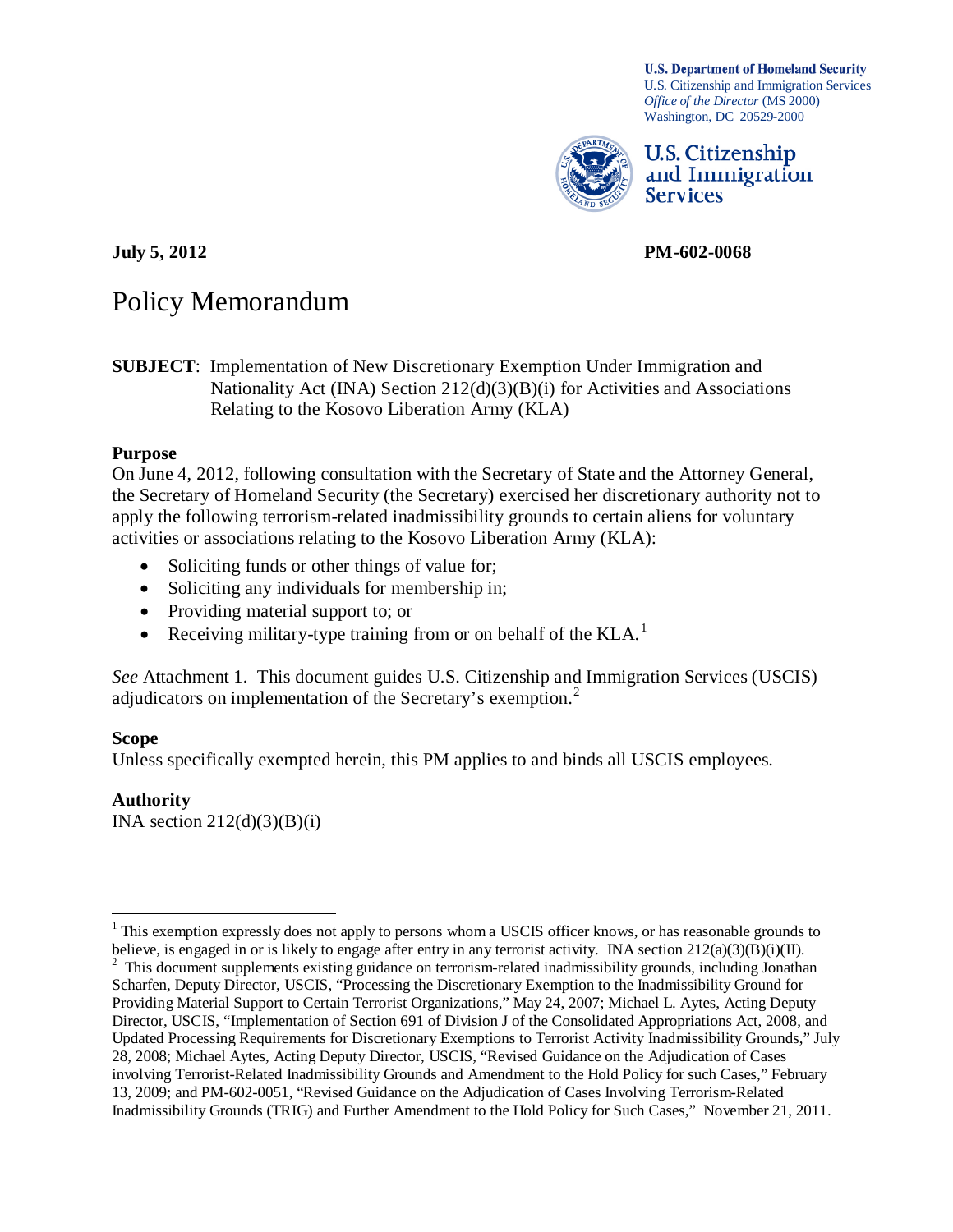#### **Background**

INA section 212(a)(3)(B) renders inadmissible an alien who engages in terrorist activity and also defines acts and associations that constitute engagement in terrorist activity. However, INA section 212(d)(3)(B)(i) authorizes the Secretary to exempt certain terrorism-related inadmissibility grounds. On June 4, 2012, the Secretary issued an exemption that authorizes USCIS, in consultation with Immigration and Customs Enforcement (ICE), not to apply certain terrorism-related inadmissibility grounds to aliens having activities or associations with the KLA. These grounds are: (1) solicitation of funds or individuals for the KLA; (2) receipt of military-type training from or on behalf of the KLA; and, (3) material support to the KLA. This exemption may be applied to immigration benefits and protection applications under the INA, including, but not limited to, asylum, refugee status, adjustment of status, and asylee and refugee following-to-join petitions. USCIS will consider an exemption only if the threshold requirements, listed below and in the Secretary's Exercise of Authority, are met.

#### **Policy**

Pursuant to the Secretary's exercise of authority under INA section 212(d)(3)(B)(i), USCIS will consider whether certain aliens are eligible for and warrant an exemption from terrorism-related inadmissibility grounds.

#### **Implementation**

#### **I. Identifying Individuals Subject to Terrorism-Related Inadmissibility Grounds (TRIG) Due to Activities or Associations with the KLA**

Adjudicators should be alert for indications – in benefit applications, supporting documentation, and testimony – of activities or associations relating to the KLA. In addition, adjudicators who consider an exemption must familiarize themselves with country conditions information on the relevant country and terrorist organization(s) by consulting the [Refugee, Asylum & International](http://z02rsccow12:8080/docushare/dsweb/View/Collection-767)  [Operations Virtual Library \(RAIO-VL\)](http://z02rsccow12:8080/docushare/dsweb/View/Collection-767) and the research information made available through and authorized by their HQ components.<sup>[3](#page-1-0)</sup> In addition to research products generated by USCIS, open-source reference documents produced by other agencies may be available from the U.S. Department of State (DOS) (see, for example, the annual [U.S. Dept. of State Country Reports on](http://www.state.gov/g/drl/rls/hrrpt/2009/index.htm)  [Human Rights Practices\)](http://www.state.gov/g/drl/rls/hrrpt/2009/index.htm), or through the [DHS Library](http://dhsconnect.dhs.gov/org/comp/mgmt/cao/rpm/Pages/DHSLibrary.aspx) (available on the intranet through DHS Connect).

#### *Other Possible TRIG Inadmissibilities*

While this delegation of exemption authority is limited to activities and associations with the KLA, adjudicators should be alert for and elicit information about all TRIG-related activities or associations. If additional terrorism-related grounds apply, adjudicators must verify whether other available exemptions exist for those additional grounds and determine whether the applicant is eligible for those exemptions. If so, all appropriate exemptions must be adjudicated according to the guidance issued for each exemption. An adjudicator may grant an exemption for activities or associations with the KLA only if there are available exemptions for all applicable TRIG-related activities and the adjudicator has recommended an exemption for each

<span id="page-1-0"></span> $\frac{1}{3}$ <sup>3</sup> DHS employees may access the [RAIO-VL's Country of Origin Information Collection.](http://z02rsccow12:8080/docushare/dsweb)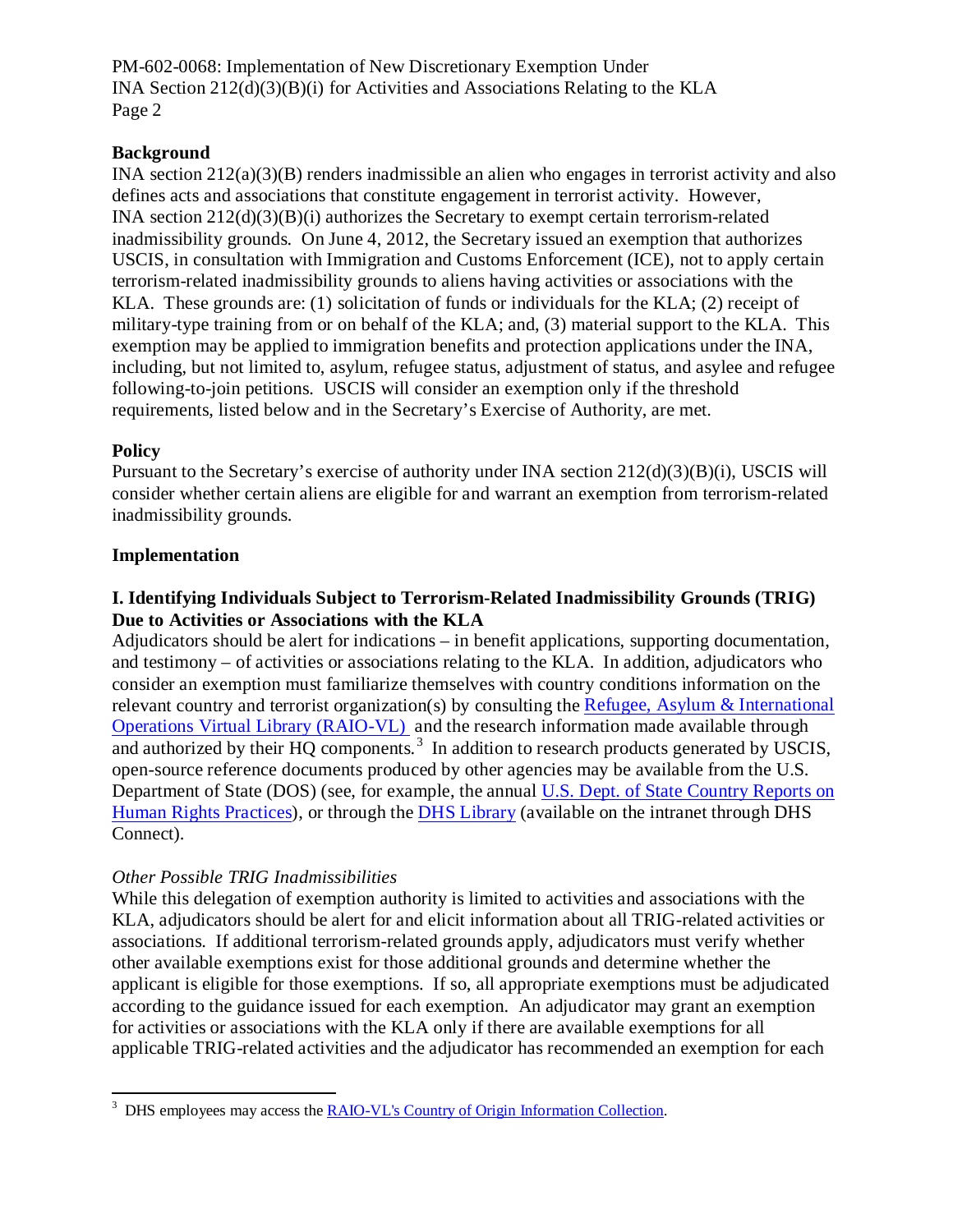ground of inadmissibility. If an exemption is not available for each terrorism-related inadmissibility concern, the case should remain on hold. Refer any questions to the appropriate headquarters program office.

## **II. Aliens Whose Inadmissibility for TRIG Activities or Associations Relating to the KLA May Be Exempted as a Matter of Discretion**

## *Voluntary v. Duress*

This Exercise of Authority is designed to address scenarios involving voluntary activities or associations with the KLA, specifically, the provision of solicitation, material support, and receipt of military-type training. Earlier exercises of authority exempted these terrorist activities if they occurred while under duress; these exemptions remain in effect and may be used as appropriate in cases not covered by this exemption. *See* 72 Fed.Reg. 9958 (effective March 6, 2007) – material support under duress to Tier III organizations; 72 Fed.Reg. 26138 (effective April 27, 2007) – material support under duress to Tier I and II organizations; 76 Fed.Reg. 14418 (effective January 7, 2011) – receipt of military-type training by or on behalf of a terrorist organization under duress; and, 76 Fed.Reg. 14419 (effective January 7, 2011) – solicitation of funds or individuals for a terrorist organization under duress.

## *Threshold Requirements for an Exemption*

To be considered for an exemption, an applicant must satisfy the following threshold requirements:

- Establish that he or she is otherwise eligible for the immigration benefit or protection being sought;
- Undergo and pass all required background and security checks;
- Fully disclose, to the best of his or her knowledge, in all relevant applications and interviews with U.S. Government representatives and agents, the nature and circumstances of all activities or associations falling within the scope of INA section 212(a)(3)(B), including those relating to organizations other than KLA;
- Establish that he or she has not participated in, or knowingly provided material support to, terrorist activities that targeted noncombatant persons or U.S. interests;
- Establish that he or she poses no danger to the safety and security of the United States; and
- Establish that he or she warrants an exemption in the totality of the circumstances.

In addition, to be considered under the KLA exemption, an alien must further establish that he or she is not and has not been subject to an indictment by an international tribunal.

## *Discretion*

For those applicants who have met all other threshold requirements, adjudicators will consider whether the applicant warrants a discretionary exemption in the totality of circumstances. When considering the totality of the circumstances, factors to be considered may include, among others: (1) the purpose, extent, frequency, and nature of the association or activities with the KLA; (2) the circumstances under which they took place; (3) the extent of the alien's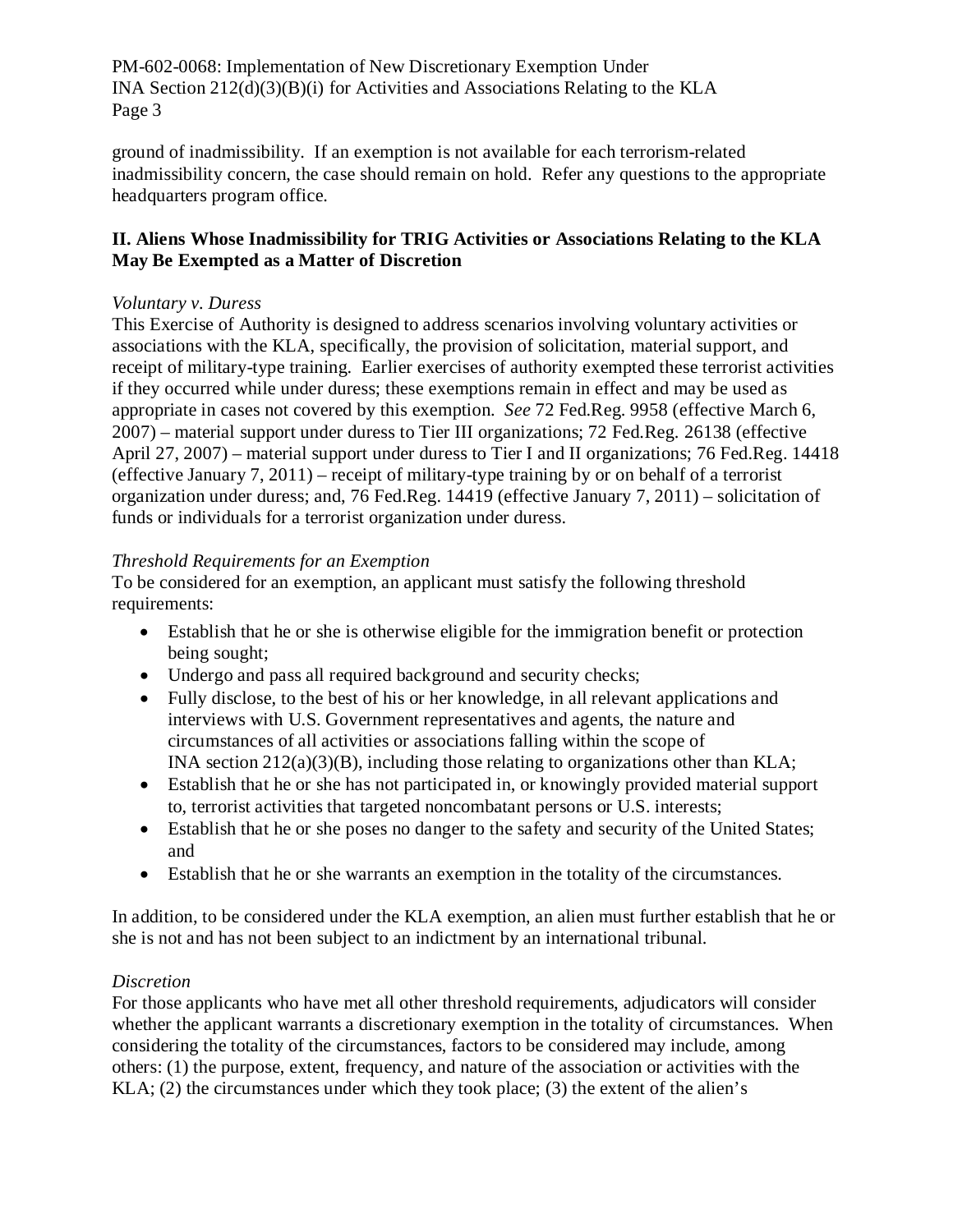involvement with the KLA, including past or present membership and role in the organization; (4) whether the applicant participated in any violent activities; (5) the alien's conduct since the association with the KLA, including the applicant's conduct since his or her arrival in the United States; and, (6) any other relevant factors.

### **III. Making the Exemption Determination**

## **A. Spouses and Children**

A spouse or child is inadmissible under INA section  $212(a)(3)(B)(i)(IX)$  if the related alien is inadmissible under INA section  $212(a)(3)(B)$  for actions occurring within the last five years, unless the spouse or child qualifies for one of two statutory exceptions.<sup>[4](#page-3-0)</sup> If the activity of the related alien may be exempted, USCIS may also consider an exemption for the spouse or child, even if the related alien is not also seeking admission or a benefit from USCIS. A spouse or child does not require an exemption relative to any acts for which the related alien has already been or is being exempted.

## **B. Vetting Cases for Possible Security Risk**

Adjudicators will follow existing agency procedures when a possible national security risk arises during the course of the adjudication, including thorough security checks. These procedures include coordination with local Fraud Detection and National Security Immigration Officers (FDNS-IO), or with the Service Center Operations (SCOPS) Threat Assessment Branch, for possible further review and vetting. Appropriate officers will manage necessary vetting with a record holder, as well as deconfliction with law enforcement or intelligence agencies. In addition, all cases involving application of the KLA exemption will require security checks through the NCTC pursuant to existing component procedures.

## **C. Documenting the Exemption Determination**

Using the  $212(a)(3)(B)$  Exemption Worksheet (revised  $9/21/2011$ ), adjudicators will document exemption determinations as follows:

- Determine threshold eligibility;
- Describe the applicant's associations or activities with the group, noting any involvement in violence or other activities of concern;
- Check the box marked "Other, Name:" in Section IV of the worksheet and write in the name of the group, "KLA"; and,
- In Section V, indicate whether the adjudicator recommends granting or denying the exemption.

Each Division will instruct its adjudicators on the requisite levels of review.

<span id="page-3-0"></span> $\frac{1}{4}$ <sup>4</sup> A spouse or child is not inadmissible under INA section  $212(a)(3)(B)(i)(IX)$  if: (1) he or she did not know or should not reasonably have known of the TRIG activity; or, (2) an adjudicator has reasonable grounds to believe that the spouse or child has renounced the TRIG activity. INA section 212(a)(3)(B)(ii).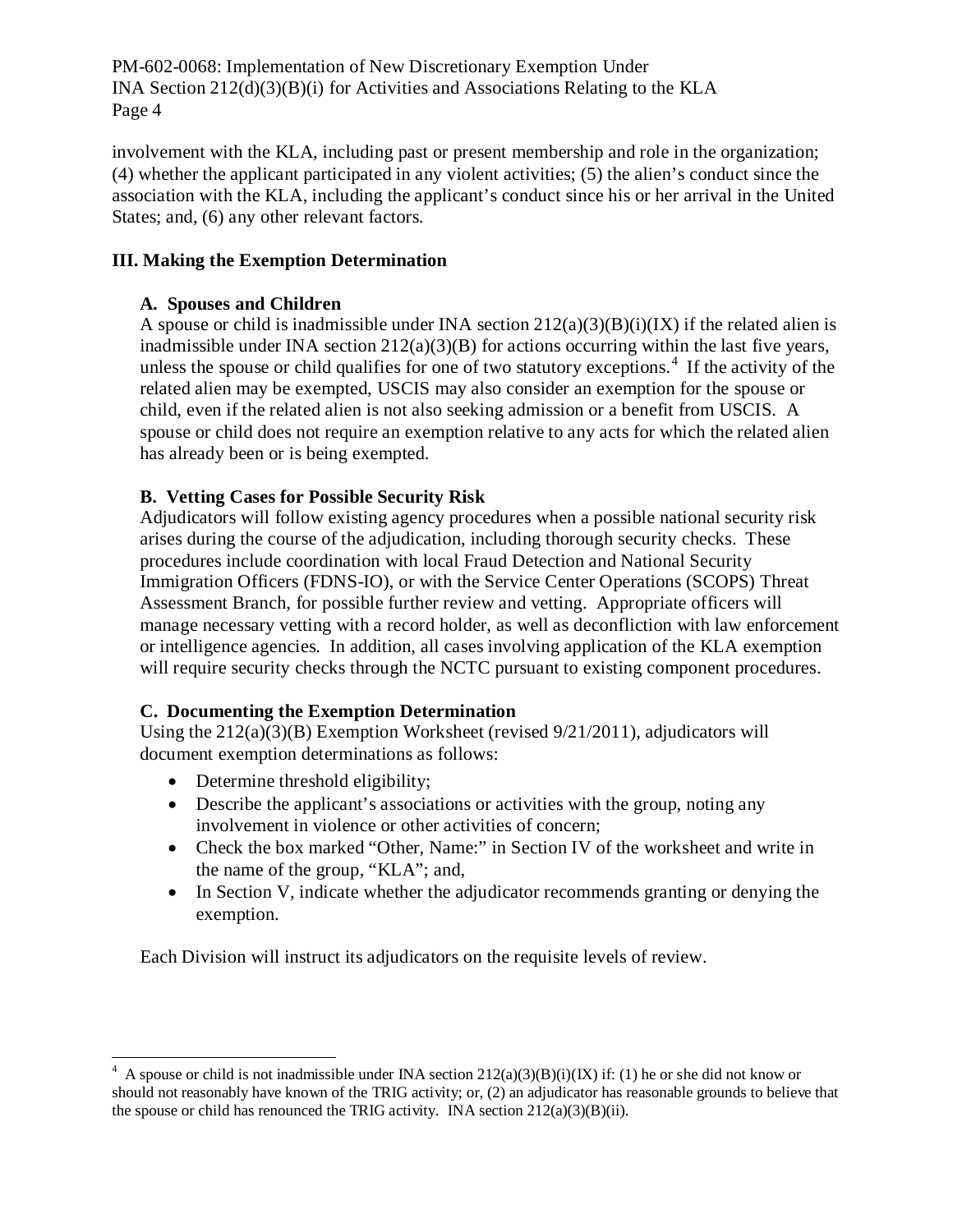#### **D. Record-Keeping Requirements**

USCIS will maintain records on the number of cases considered under the KLA exemption and their outcome, and statistics will be consolidated on a quarterly basis, at a minimum. These statistics will be used to provide information to the interagency and stakeholders, and to inform the content of the required annual report to Congress.

#### **E. Effect of Exemption on Future Adjudications**

An exemption determination made under this exercise of authority can inform but shall not control a decision regarding any subsequent benefit or protection application.

#### **F. Processing or Continued Hold of Certain Cases**

If a case falls entirely outside the scope of this exercise authority, or does not satisfy certain threshold requirements, the case should remain on hold under the hold policy pending further guidance.<sup>[5](#page-4-0)</sup> Below are the various scenarios and the appropriate actions to be taken in each. Cases not granted a TRIG exemption or denied for TRIG-related issues should be processed pursuant to existing guidelines. For additional guidance or clarification, such as whether a particular case should remain on hold, adjudicators should consult the appropriate headquarters program office.

- A case should remain on hold if the applicant is not otherwise eligible due to additional TRIG grounds for which an exemption may become available. A future exercise of authority that is specific to the applicant's case may afford a basis to consider an exemption. (For example, an applicant has provided material support voluntarily to both the KLA, the subject of the Secretary's exemption authority, and another organization that meets the Tier III definition, but for which the Secretary has not authorized an exemption. This case should remain on hold for a possible future exercise of the Secretary's exemption authority to the other Tier III organization.)
- If an adjudicator believes that any future exemption should be denied in the totality of the circumstances, assuming such an exemption did become available, the adjudicator may recommend that the underlying application proceed to denial without further hold. Such cases must be processed in accordance with existing guidance.<sup>[6](#page-4-1)</sup>
- If additional terrorism-related inadmissibility grounds apply beyond the scope of the exemption that is the subject of this guidance, and there are available exemptions for those grounds, adjudicators should adjudicate all exemptions in accordance with the

<span id="page-4-0"></span><sup>&</sup>lt;sup>5</sup> If the case involves activity or association with the KLA that falls outside of the scope of the exemption (for example, participation in combat), then the case may be appropriate for denial because that activity was considered and not included in the final KLA exemption. Such cases should be referred to the USCIS TRIG Working Group through appropriate component chains of command. <sup>6</sup>

<span id="page-4-1"></span><sup>&</sup>lt;sup>6</sup> See Policy Memorandum PM-602-0051, "Revised Guidance on the Adjudication of Cases Involving Terrorism-Related Inadmissibility Grounds (TRIG) and Further Amendment to the Hold Policy for Such Cases," November 21, 2011.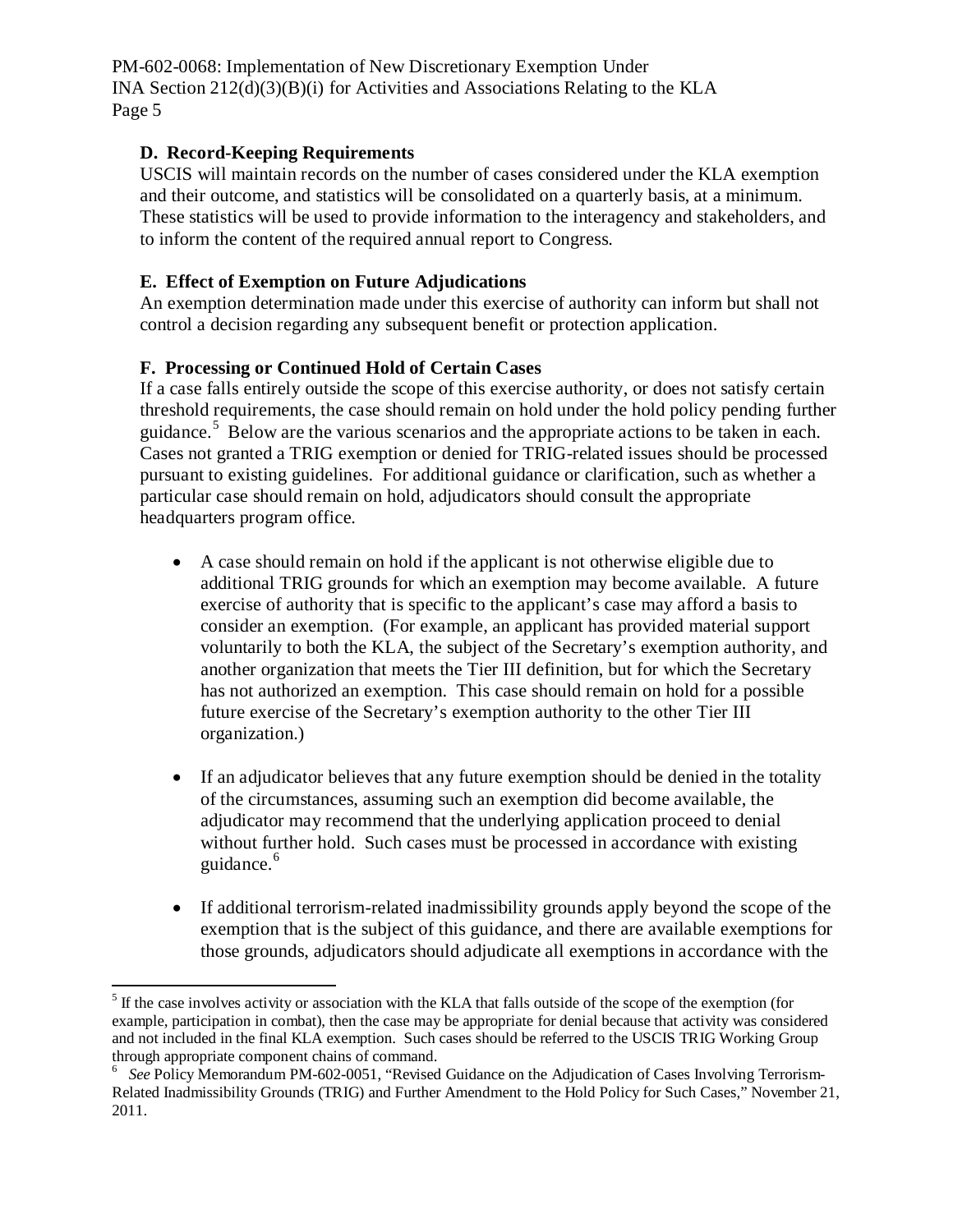> guidance issued for each exemption. It is important to bear in mind that, as with cases involving only a single exemption, eligibility for consideration of an exemption does not imply that such an exemption should be granted. In cases involving the need for more than one exemption, it is possible for an adjudicator to recommend that some exemptions be granted and others denied. Such a case need not continue to be held, but should proceed to the adjudication of the exemptions and the underlying application.

- In cases in which additional information is required, such as additional detail concerning the applicant's associations and activities giving rise to the TRIG inadmissibility, or if it is not clear in the record whether an applicant has fully disclosed relevant TRIG activities (or had the opportunity to do so), then the applicant should be scheduled for an interview using existing procedures. Adjudicators must consult with their supervisors if they believe an interview may be required in a particular case.
- If a case does meet the threshold requirements, but an exemption is denied in the totality of the circumstances, the underlying application should also be denied (or, if pertaining to an asylum application, referred as appropriate) after appropriate review in accordance with the above procedures.

#### **Use**

This PM is intended solely for the guidance of USCIS personnel in the performance of their official duties. It is not intended to, does not, and may not be relied upon to create any right or benefit, substantive or procedural, enforceable at law or by any individual or other party in removal proceedings, in litigation with the United States, or in any other form or manner.

#### **Contact Information**

Questions should be directed through the component chain of command to the component USCIS TRIG Working Group point of contact.

#### **Attachment**

Exercise of Authority under Section 212(d)(3)(B)(i) of the Immigration and Nationality Act (KLA)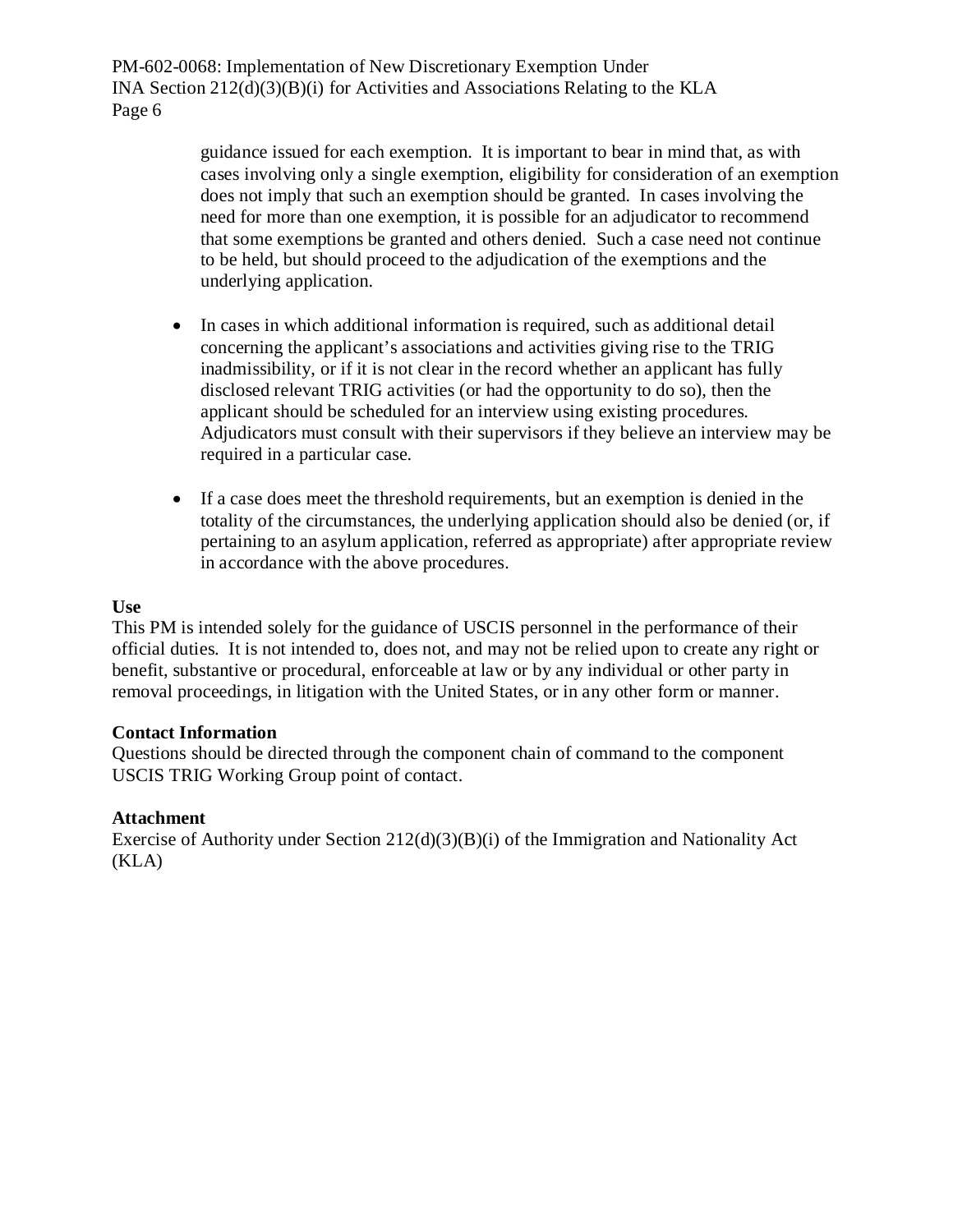#### **DEPARTMENT OF HOMELAND SECURITY**

**Office of the Secretary** 

Exercise of Authority under Section 212(d)(3)(B)(i) of the Immigration and

**Nationality Act** 

**AGENCY:** Office of the Secretary, DHS

**ACTION:** Notice of determination

Authority: 8 U.S.C. 1182(d)(3)(B)(i).

Following consultations with the Secretary of State and the Attorney General. I hereby conclude, as a matter of discretion in accordance with the authority granted to me by section  $212(d)(3)(B)(i)$  of the Immigration and Nationality Act (INA), 8 U.S.C. 1182(d)(3)(B)(i), as amended, as well as the foreign policy and national security interests deemed relevant in these consultations, that, subject to paragraph (c) of this determination:

(a) that section  $212(a)(3)(B)$  of the INA, 8 U.S.C.  $1182(a)(3)(B)$ , excluding subclause (i)(II), shall not apply with respect to an alien applying for a nonimmigrant visa for any activity or association relating to the Kosovo Liberation Army (KLA) and

(b) that subclauses (iv)(IV), (iv)(V), and (iv)(VI), and (i)(VIII) of section  $212(a)(3)(B)$  of the INA, 8 U.S.C.  $1182(a)(3)(B)$ , shall not apply with respect to an alien who:

(1) solicited funds or other things of value for.

(2) solicited any individual for membership in:

(3) provided material support to; or

 $\mathbf{1}$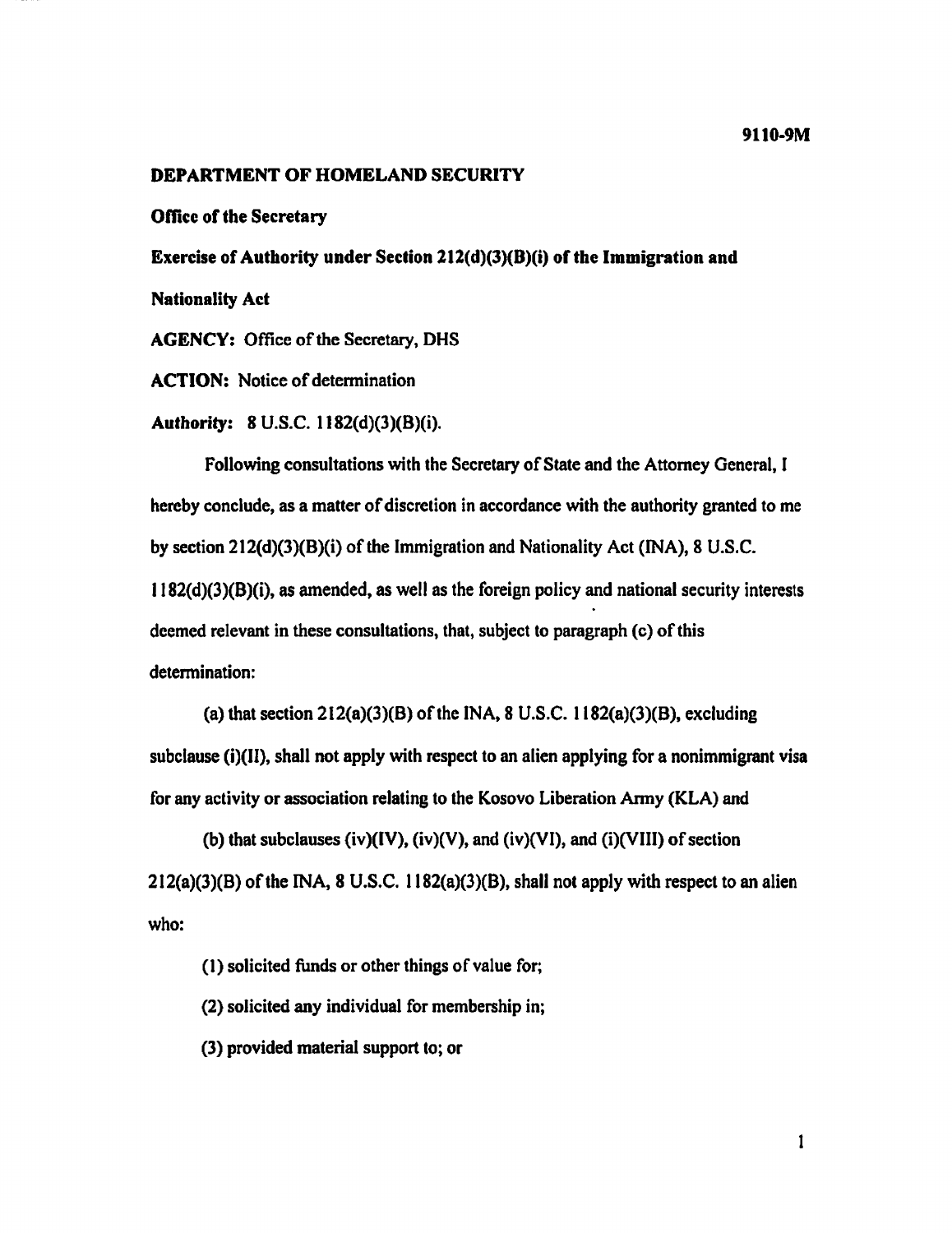(4) received military-type training from or on behalf of the KLA.

(c) To meet the requirements of this determination under paragraph (a) or (b), the alien must satisfy the relevant agency authority that the alien:

(1) is seeking a benefit or protection under the INA and has been determined to be otherwise eligible for the benefit or protection:

(2) has undergone and passed all relevant background and security checks;

(3) has fully disclosed, to the best of his or her knowledge, in all relevant applications and interviews with U.S. government representatives and agents, the nature and circumstances of activities or associations falling within the scope of section  $212(a)(3)(B)$  of the INA, 8 U.S.C.  $1182(a)(3)(B)$ ;

(4) is not and has not been subject to an indictment by an international tribunal;

(5) has not participated in, or knowingly provided material support to, terrorist activities that targeted noncombatant persons or U.S. interests:

(6) poses no danger to the safety and security of the United States; and

(7) warrants an exemption from the relevant inadmissibility provision(s) in the totality of the circumstances.

Implementation of this determination will be made by U.S. Citizenship and Immigration Services (USCIS), in consultation with U.S. Immigration and Customs Enforcement (ICE), or by U.S. consular officers, as applicable, who shall ascertain, to their satisfaction, and in their discretion, that the particular applicant meets each of the criteria set forth above.